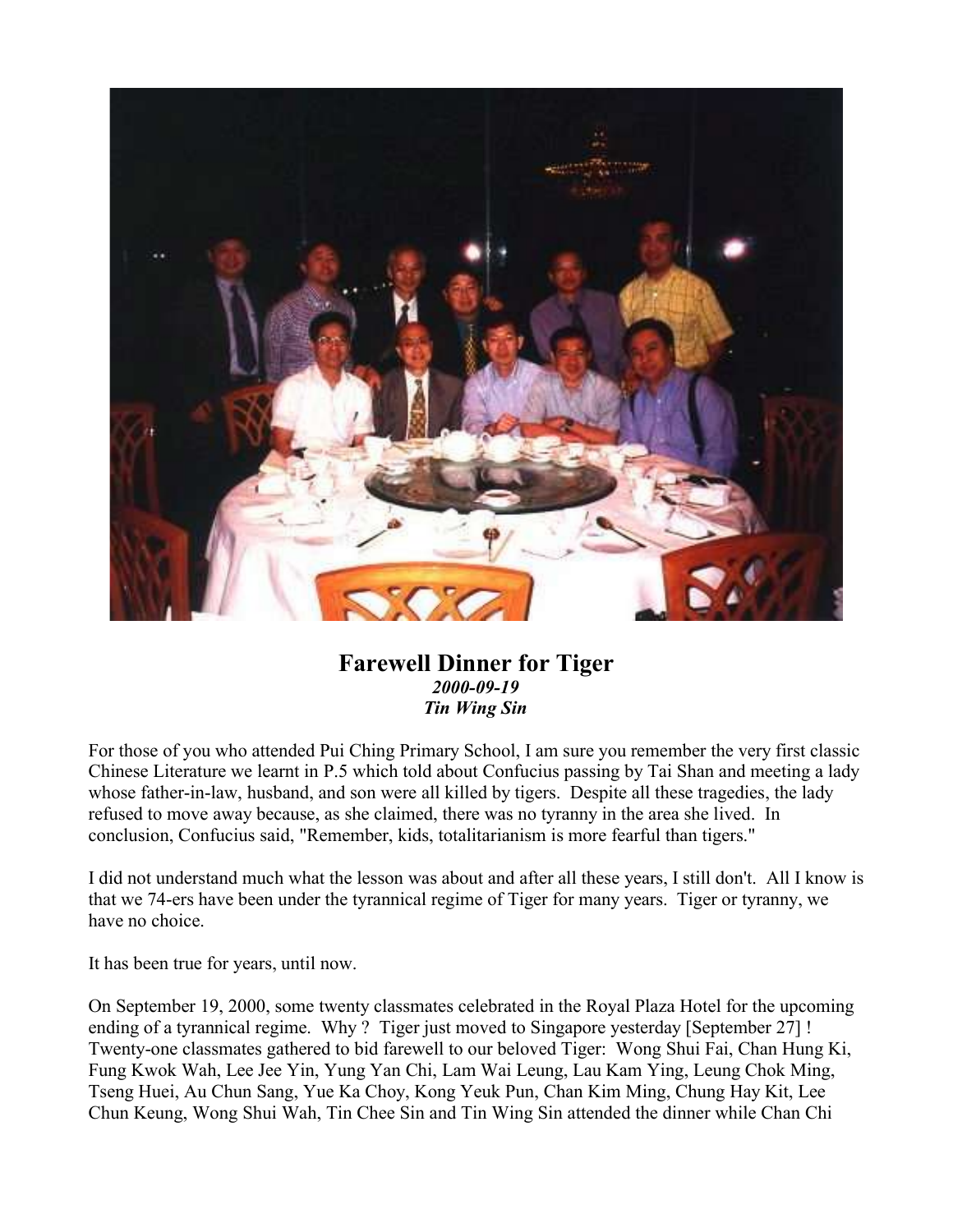Man and Chan Ching Hai joined the fun after they had taken care of their personal engagements.

Are we going to miss Tiger ? [You must be kidding.]

Tiger has been our chairman for many years and has always been very supportive to our class. He was instrumental in organizing and planning for the coronation we all enjoyed so much last year. In spite of his busy schedule, he always made effort to come to the meetings on time and attended all the functions we had. We at times might have different opinions but the whole committee worked smoothly, harmoniously, and with fun under his guidance. We truly enjoyed the close partnership we had in the year. One thing I should mention is that whenever we come to the part of work delegation, Tiger always advocates the old Chinese belief in that a gentleman should move only his mouth but not his hands! He certainly practices what he believes in ! Tiger, you are simply irresistible. You are the one we all love [to hate]. When we want to find an outlet for all the frustrations we face at work, you are the one we love to bing. We surely will miss you.

Dear Tiger, for all of us here in Hong Kong, I send you our heartfelt wishes and blessings. We all look forward to hearing [and neglecting] your fearsome roar again.



Wing Sin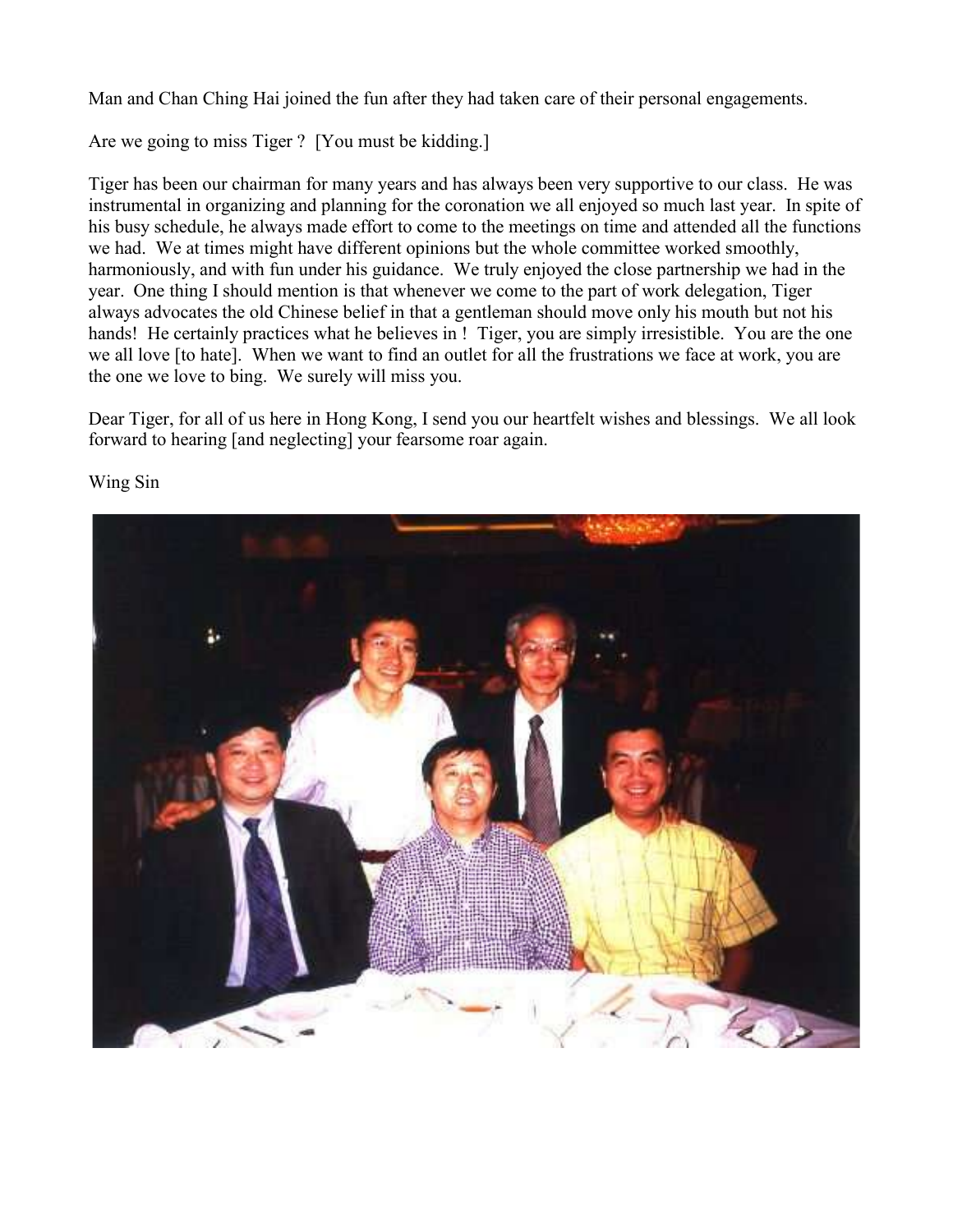